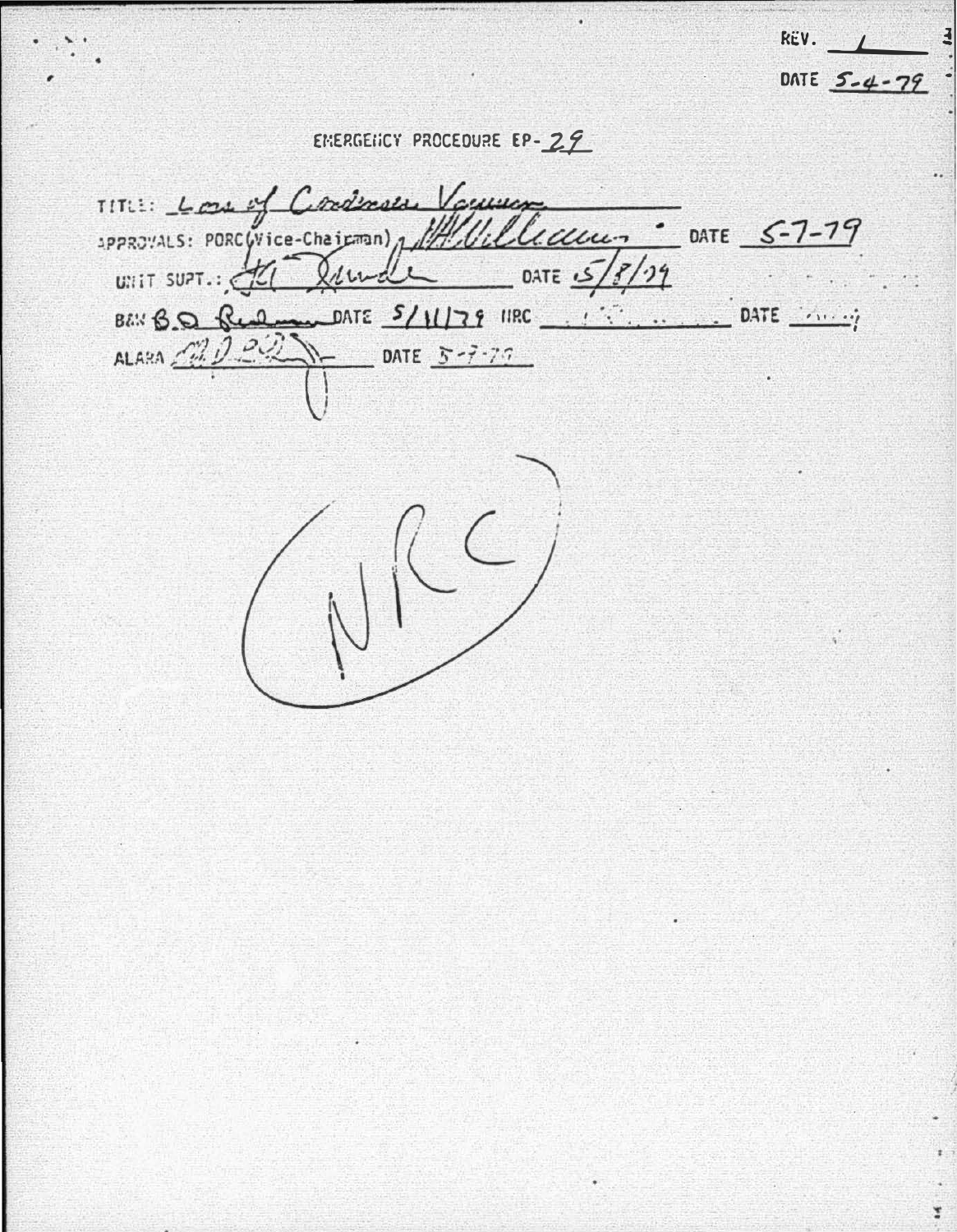$\overline{4}$ 

:

×

 $\mathbf{r}$ 

-

## LOSS OF CONDENSER VACUUM

## 1.0 INITIAL CONDITIONS

- 1.1 Decay heat removal is being accomplished by using one or both Steam Generators in the steaming mode, using the condenser (at  $>22.5$ " Hg) as the heat sink.
- 1.2 Atmospheric dump valves (MS-V3A and V3B) are isolated.
- 1.3 Main turbine on turning gear with sealing steam.
- 1.4 Low vacuum interlock for turbine bypass valves has been jumpered and atmospheric dump �alves have been manually isolated.

## 2.0 SYMPTOHS

- 2.1 Control Room Condenser vacuum indication less than 22.5" Hg.
- 2.2 Received alanms on 17.A7 (Cold.Condenser Vacuum lo) and 17.87 (Hot Condenser Vacuum lo).
- 2.3 Computer Alarm on points #152 (Cold Condenser Vacuum lo) and #153 (Hot Condenser Vacuum lo).
- 2.4 All circulating water pumps tripped.

## 3.0 ACTIONS

- 3.1 Immediate Actions
	- 3.1.1 Verify loss of vacuum by local indication and that backup vacuum pump did start.
	- 3.1.2 ·If backup vacuum pump did not auto-start. start manually and verify that alarm clears. Transfer power to the emergency power source (if available) In the event of loss of power to all vacuum pumps.
	- 3.1.3 Verify main steam atmospheric dump valves (MS-V3A/V3B) are closed.
	- 3.1.4 Maintain turbine bypass valve position for the operating OTSG(s) at the value(s) in use prior to loss of vacuum.
		- CAUTION: Do not allow condenser pressure to exceed 1 psig to ensure the condenser rupture disc is not blown. If necessary, throttle the bypass valves as required to keep pressure in the condenser at <1 psig. If both OTSG are in use, maintain equal bypass valve positions for each OTSG.